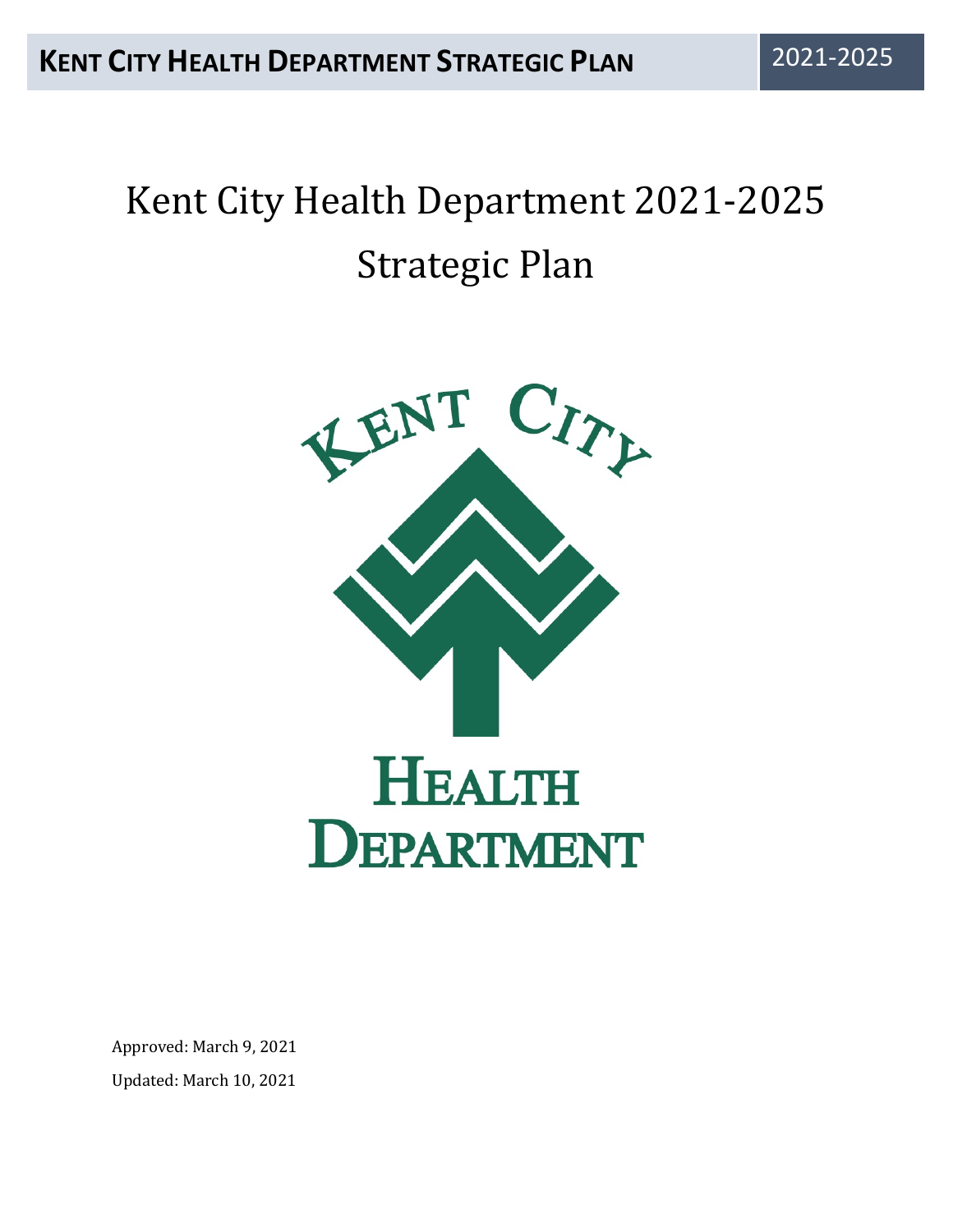#### **LETTER FROM LEADERSHIP**

Strategic plans are crucial to achieving organizational goals. Our goals for the next five years are ambitious and challenging; they will bring the pain of growth. Our department will rely on this plan to prioritize our projects, manage them, and establish an agreement on intended outcomes. This living document will help make sure we are



targeted with our use of limited resources to help attain these important objectives. The strategic plan is like a beacon of light: it helps direct our energies and efforts so employees and stakeholders are working on common goals. We intend to complete our accreditation journey and then work on maintaining this achievement. We want to strengthen and grow our workforce so we are better able to meet the needs of our community. We also want to build on the relationships which were forged to new strengths during the COVID-19 pandemic. Partnering with other agencies will not only provide synergy to meet our goals, but will provide us with insightful perspectives which will make our work more meaningful. The strategic plan provides a foundation which will support our endeavors over the next five years.

Joan C. Seidel, Kent City Health Commissioner

Jan C. Sendel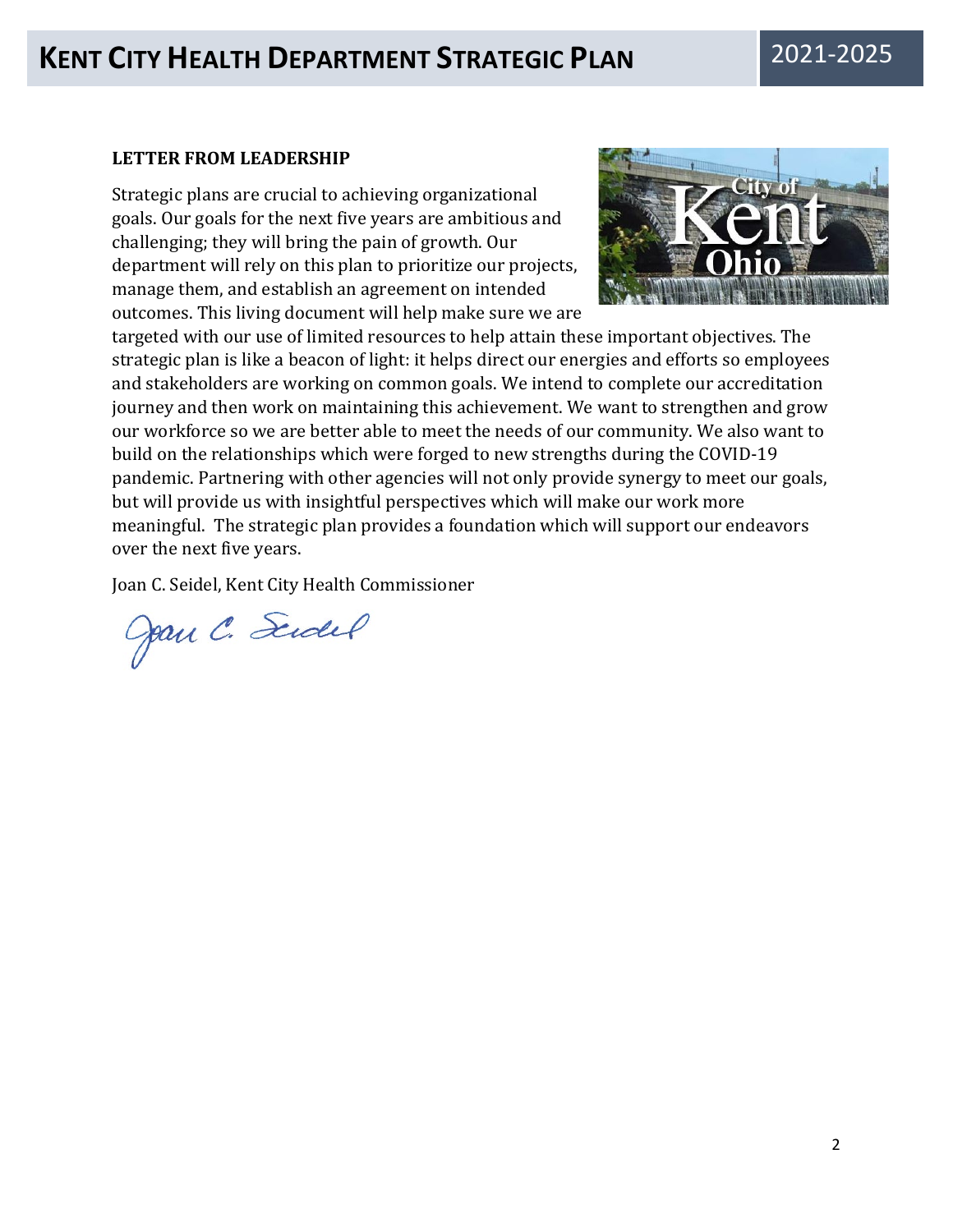#### **AGENCY OVERVIEW**

The Kent City Health Department staff provides numerous public health-related services and programs to the citizens of Kent, Ohio.

#### Environmental Health

Our staff provides services related to annual inspecting of restaurants, retail food establishments, multi-unit housing complexes, vending machines, schools, public swimming pools and spas, and tattoo and body piercing establishments. The environmental health division also oversees the city's mosquito control program and investigates nuisance complaints such as solid waste.

#### Vital Statistics

Kent City Health Department is responsible for Portage County's vital statistics records, including birth and death certificates.

#### Health Education, Prevention, and Wellness

The health department connects Kent residents to medical services, sponsors a monthly childhood immunization clinic, creates and distributes monthly health fact sheets, and runs a tobacco control and prevention program.

#### **ABOUT THIS DOCUMENT**

The purpose of the Kent City Health Department Strategic Plan is to clearly establish goals, objectives, and strategies that align with the mission, vision, and core values of our agency. This includes effective communication of the goals to our partners and the community and provides a base from which progress can be measured and tracked.

#### **Mission**

To improve the overall health of the community by preventing disease and injury, promoting health and wellness, and connecting Kent City residents to public health services.

#### **Vision**

Empowered people, safer environments, and healthier communities.

#### **Core Values**

- Health Equity
- Community
- Integrity
- Collaboration
- Education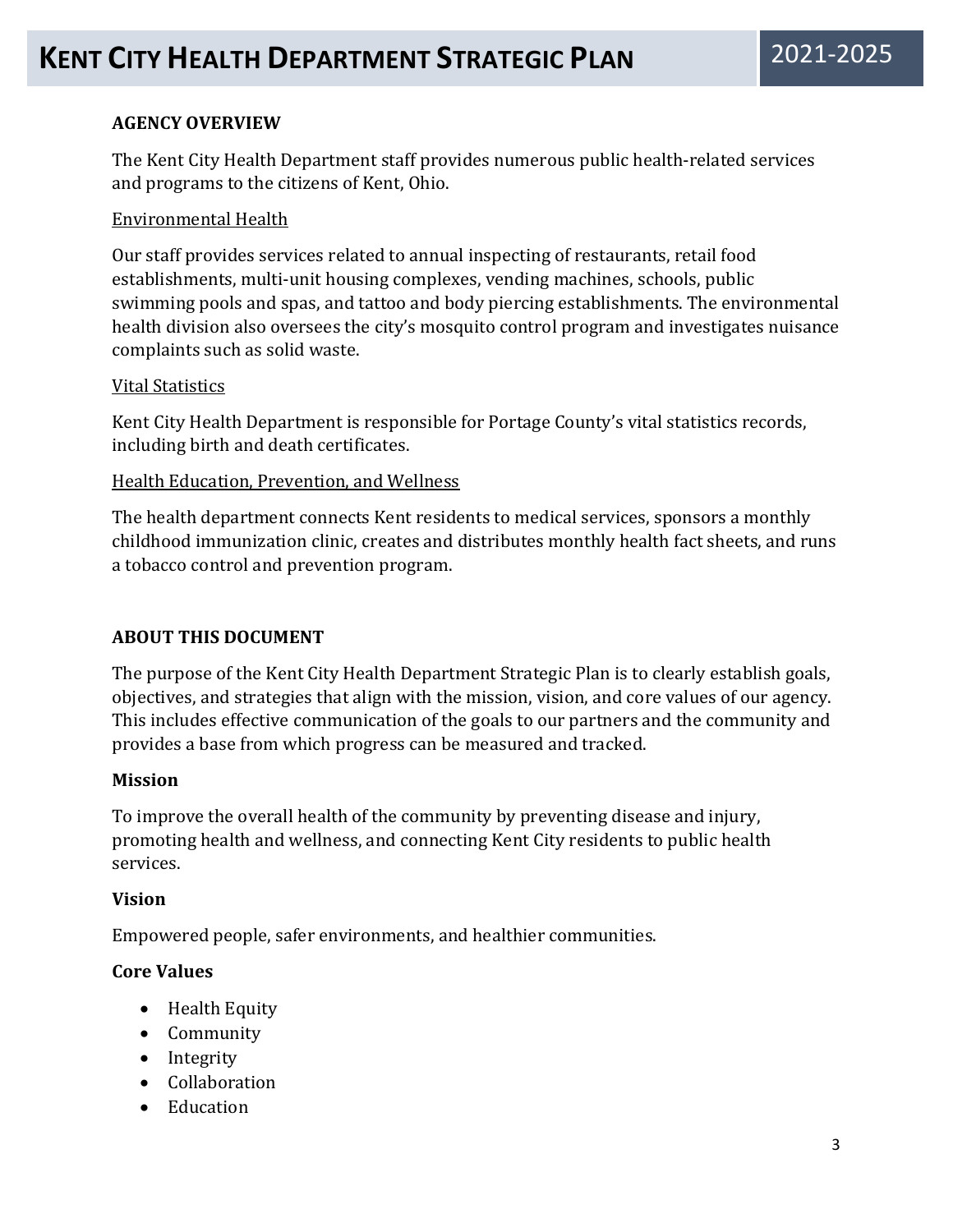#### **Strategic Priorities**

#### **Priority 1: Obtain and Maintain National Public Health Accreditation**

Public health accreditation is a mandate for all health departments in the state of Ohio, but it is also an important step in the process to being a more dependable community resource. Accreditation requires health departments to perform a self-audit of all of the programs, projects, and components that make a health department what it is – a knowledgeable, dependable, and high-functioning health entity.

#### **Priority 2: Improve Current Programs, Expand to New Areas, and Improve Public Accessibility to Health Department Programs and Services**

Kent City Health Department has a strong set of programs that have been bolstered by more consistent quality improvement and performance management techniques. A Health Commissioner with a nursing background and an active Medical Director present the possibility of expanding the current services. To tie together all of the programming efforts, KCHD will also increase public awareness of health department efforts to be a consistent, trustworthy public health resource.

#### **Priority 3: Expand Working Relationships and Assess Workplace Culture**

Assuring the Kent City Health Department is a respected, recognized source of information and a thoughtful partner is an important component to expanding department reach and improving communication. Public health works best when multiple organizations are working together to meet a common goal. Having a competent workforce and healthy office culture is also a critical component to department excellence.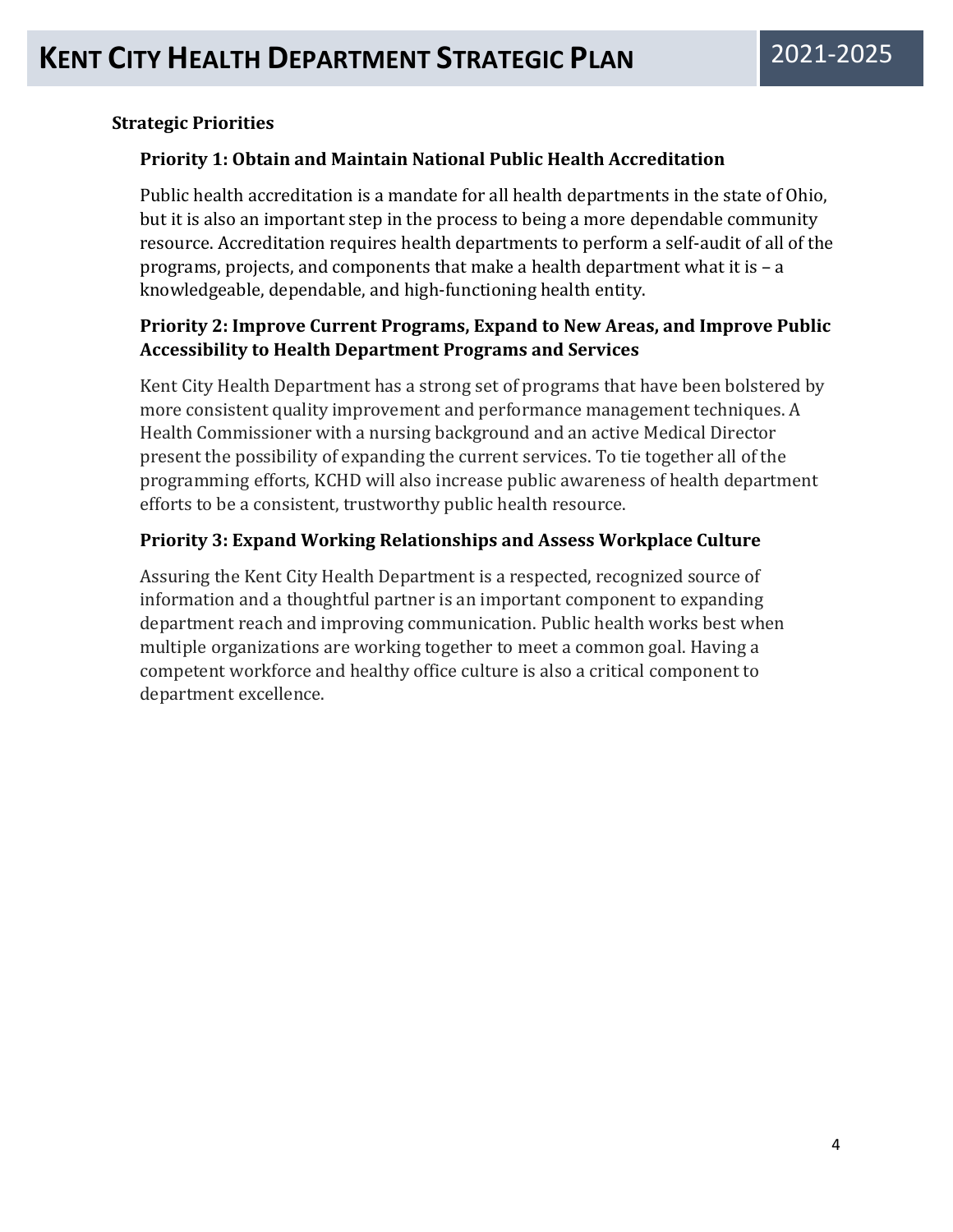#### **The Strategic Planning Process**

The health department utilized a four-step approach to completing the strategic plan. The process began in January 2020 and concluded in March 2021. A summary of activities related to the steps can be found below:

**Phase 1 – Articulate Mission, Vision, and Core Values:** Kent City Health Department staff consisting of

the Health Commissioner, Chief Sanitarian, and Accreditation Coordinator met to review mission and



vision statements and determine a set of core values. The staff examined other mission and vision statements from other health departments. In January 2020, the Board of Health review and approved the health department's mission, vision, and core values for the new strategic plan.

**Phase 2 – Assess the Situation:** Like the first strategic plan, the health department used a SWOT (Strengths – Weaknesses – Opportunities – Threats) analysis to determine staff and Board of Health opinions on internal and external environments. The staff and Board of Health did separate SWOT analyses and then reviewed responses for each. A summary of themes can be found on pages.

**Phase 3 – Selecting Strategic Priorities:** Following the review of SWOT analysis, the Board of Health divided into sub-groups to review strategic priorities. The Board of Health has a wide array of background knowledge including nursing, pharmaceuticals, higher education, and research. Discussions included data and information from the Community Health Assessment and Community Health Improvement Plan.

**Phase 4 – Drafting the Plan:** The Medical Director was tasked with putting together the specific goals and objective associated with each strategic priority. In order to align with accreditation requirements each priority would have a set of goals, objectives and actions with each goal, designated leader(s) with each goal, and a proposed timeline. Goals are separated into short-term (within one year of plan implementation) and long-term (more than one year within plan implementation).

**Phase 5 – Writing and Finalizing the Plan:** The Accreditation Coordinator, Medical Director, and Health Commissioner began putting the plan together in February 2021. The Board of Health reviewed and approved the plan in March 2021.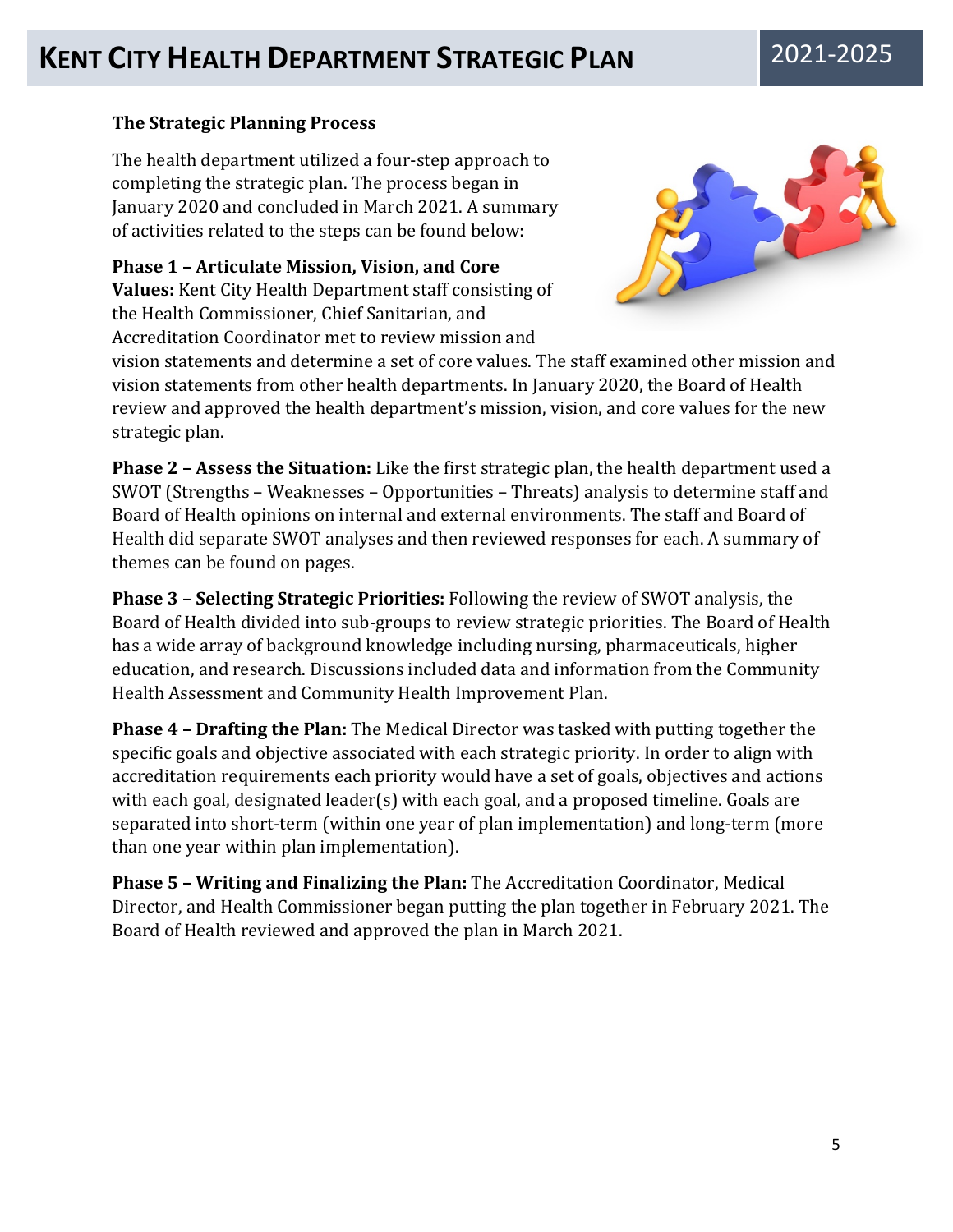• Run clinical services through AxessPointe

#### Staff SWOT Analysis (2020)

| <b>Strengths</b>                                                                                                                                                                                                                                                                                                                                                                                                                                                                                                                                                                                                                                                                                                                                                                                                                                                                                       | Weaknesses                                                                                                                                                                                                                                                                                                                                                                                                                                                                                                                                                                                                                                                                                                                                                                                |
|--------------------------------------------------------------------------------------------------------------------------------------------------------------------------------------------------------------------------------------------------------------------------------------------------------------------------------------------------------------------------------------------------------------------------------------------------------------------------------------------------------------------------------------------------------------------------------------------------------------------------------------------------------------------------------------------------------------------------------------------------------------------------------------------------------------------------------------------------------------------------------------------------------|-------------------------------------------------------------------------------------------------------------------------------------------------------------------------------------------------------------------------------------------------------------------------------------------------------------------------------------------------------------------------------------------------------------------------------------------------------------------------------------------------------------------------------------------------------------------------------------------------------------------------------------------------------------------------------------------------------------------------------------------------------------------------------------------|
|                                                                                                                                                                                                                                                                                                                                                                                                                                                                                                                                                                                                                                                                                                                                                                                                                                                                                                        |                                                                                                                                                                                                                                                                                                                                                                                                                                                                                                                                                                                                                                                                                                                                                                                           |
| Motivated, dedicated, and flexible staff that has adapted to<br>many changes<br>Staff is very knowledgeable of public health laws and<br>$\bullet$<br>regulations<br>Strong environmental health programs<br>٠<br>Supportive Board of Health<br>$\bullet$<br>Improved reputation within the city of Kent<br>٠<br>Current services offered are strong<br>$\bullet$<br>Strong, swift COVID-19 response<br>٠<br>Social media outreach is improving<br>$\bullet$<br>Well-compensated by the city of Kent<br>٠                                                                                                                                                                                                                                                                                                                                                                                              | Resources remain limited<br>$\bullet$<br>Information technology is slow to respond<br>$\bullet$<br>Changed location<br>$\bullet$<br>Communications with the county health district<br>$\bullet$<br>Reduced budget in 2021<br>$\bullet$<br>Data analysis is not consistent or tracked well<br>$\bullet$<br>COVID-19 taking priority over other programs<br>$\bullet$<br>New Health Commissioner is still adapting to role<br>$\bullet$<br>Some policies are not in writing, not reviewed frequently<br>$\bullet$<br>enough, not followed, change suddenly<br>Lack of community involvement<br>$\bullet$<br>Accommodating to city council demands<br>$\bullet$                                                                                                                              |
| Strong leadership from the Health Commissioner<br>$\bullet$<br>Improving relationship with the community<br>Involvement in professional organizations<br>٠<br>Sanitarians are paid well and have a strong reputation within<br>٠<br>the community<br>High quantity of work performed by small staff<br>$\bullet$<br>Staff has developed into more of a team; working well<br>$\bullet$<br>together to complete tasks                                                                                                                                                                                                                                                                                                                                                                                                                                                                                   | Communication from leadership to employees<br>$\bullet$<br>Lack of team decision-making<br>$\bullet$<br>No employee cell phones<br>$\bullet$<br>Lack of workforce development opportunities<br>$\bullet$<br>Lack of employee recognition activities<br>$\bullet$<br>Lack of wellness events for staff<br>$\bullet$<br>Board members are heavily affiliated with Kent State - not<br>$\bullet$<br>representative of the community<br>Lack of parking at new location<br>$\bullet$<br>Low immunization rates<br>$\bullet$<br>Lack of involvement in Community Health Improvement<br>$\bullet$<br>Initiatives                                                                                                                                                                                |
| Opportunities                                                                                                                                                                                                                                                                                                                                                                                                                                                                                                                                                                                                                                                                                                                                                                                                                                                                                          | Threats                                                                                                                                                                                                                                                                                                                                                                                                                                                                                                                                                                                                                                                                                                                                                                                   |
| Funding and education opportunities<br>Volunteers and internships<br>$\bullet$<br>Collaborations with other health agencies and city<br>$\bullet$<br>departments<br>New location allows the health department to be more<br>٠<br>available to the community<br>Leverage COVID-19 work to create more partnerships and<br>relationships<br>Increase revenue through online vital statistics<br>Increase social media involvement<br>Health Commissioner with a nursing background provides<br>more options to have own clinic<br>Enhance technology<br>٠<br>Expand relationship with PARTA<br>Hire additional staff (Epidemiologist, sanitarian, nurse)<br>Utilization of performance management software<br>Support other higher education programs and not just the<br>٠<br>Master's in Public Health track<br>Allow all staff opinions to be including before making final<br>$\bullet$<br>decisions | COVID-19 pandemic stretching resources<br>$\bullet$<br>Public perception<br>$\bullet$<br>Potential merging with the county health district<br>$\bullet$<br>Small staff leads to staff burnout<br>$\bullet$<br>Ongoing accreditation<br>$\bullet$<br>Other agencies poaching staff<br>$\bullet$<br>State orders, mandates, and audits<br>$\bullet$<br>Personal opinions of leadership seem to drive the total<br>$\bullet$<br>department response<br>Unrealistic expectations from leadership and the Board of<br>Health<br>Accreditation deadline<br>Poor reporting and responsiveness from county health<br>district with regard to communicable disease, nursing, and<br>preparedness<br>Lack of continuity plan if staff becomes ill with COVID-19;<br>$\bullet$<br>delegation of work |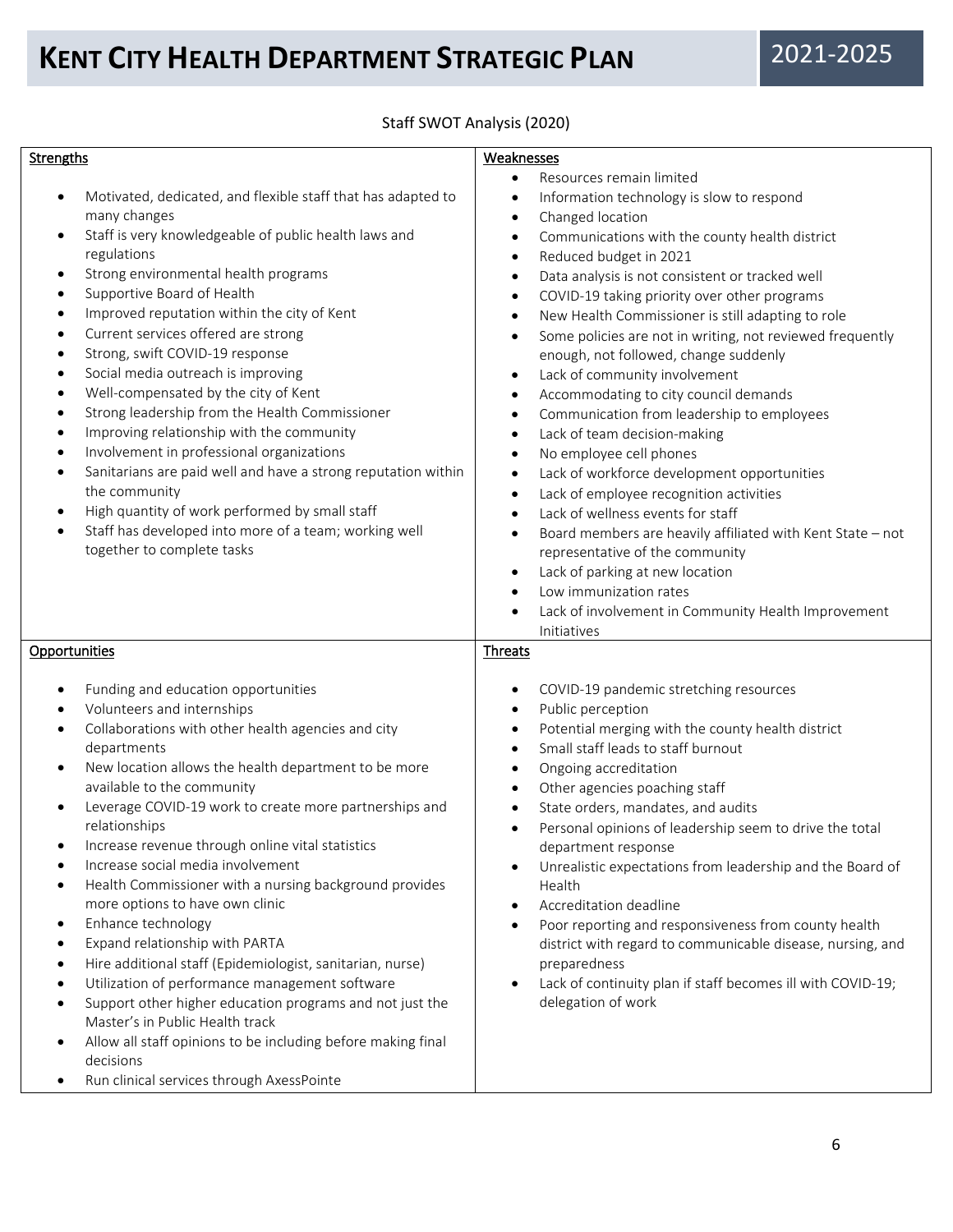#### Board of Health SWOT Analysis (2020)

| <b>Strengths</b>                                                                                                                                                                                                                                                                                                                                                                                                                                                                                                                                                                                                                                                                                                                                                                                                                                                                                                                                           | <b>Weaknesses</b>                                                                                                                                                                                                                                                                                                                                                                                                                                                                                                                                                                                                                                                                                                                                                                                                                                                                                                                                                                                                                                                               |
|------------------------------------------------------------------------------------------------------------------------------------------------------------------------------------------------------------------------------------------------------------------------------------------------------------------------------------------------------------------------------------------------------------------------------------------------------------------------------------------------------------------------------------------------------------------------------------------------------------------------------------------------------------------------------------------------------------------------------------------------------------------------------------------------------------------------------------------------------------------------------------------------------------------------------------------------------------|---------------------------------------------------------------------------------------------------------------------------------------------------------------------------------------------------------------------------------------------------------------------------------------------------------------------------------------------------------------------------------------------------------------------------------------------------------------------------------------------------------------------------------------------------------------------------------------------------------------------------------------------------------------------------------------------------------------------------------------------------------------------------------------------------------------------------------------------------------------------------------------------------------------------------------------------------------------------------------------------------------------------------------------------------------------------------------|
| Different work experience backgrounds; different<br>$\bullet$<br>ages of Board members<br>Dedicated, responsive Board members<br>Understanding of fiduciary responsibility<br>$\bullet$<br>Connections to a variety of regional healthcare<br>$\bullet$<br>systems<br>Strong professional relationship with Kent State<br>$\bullet$<br>University<br>Strong professional relationship with other city<br>$\bullet$<br>departments<br>Prioritization of a proactive public health presence,<br>$\bullet$<br>including health education opportunities<br><b>Resilient staff</b><br>$\bullet$<br>Low staff turnover<br>$\bullet$<br>New health department location provides easy access<br>$\bullet$<br>to the community and downtown Kent<br>A willingness to identify weaknesses with the<br>$\bullet$<br>department and find solutions in a more effective<br>manner<br>Strong nursing possibilities with Health<br>$\bullet$<br>Commissioner's background | Diversity of members<br>$\bullet$<br>Lack of community involvement and public<br>$\bullet$<br>engagement<br>Limited interactions with other Boards of Health<br>$\bullet$<br>Limited exposure to daily health department<br>$\bullet$<br>operations<br>Lack of new BOH member on-boarding plan<br>$\bullet$<br>Limited fiscal resources for health education and<br>$\bullet$<br>other community opportunities<br>Lack of leadership succession plan<br>$\bullet$<br>Lack of ongoing professional development plan<br>$\bullet$<br>Staff burnout<br>$\bullet$<br>Poor relationship with the county health district<br>$\bullet$<br>Disconnect from other Board members<br>$\bullet$<br>Lack of dedicated projects with other city<br>$\bullet$<br>departments (ex. Declaration of racism as a public<br>health crisis                                                                                                                                                                                                                                                           |
| <b>Opportunities</b><br>Community outreach<br>$\bullet$<br>Leveraging more connections with Kent State<br>$\bullet$<br>University, such as hiring nurses, creating an MOU for<br>nursing student assistance, hire faculty as ad hoc<br>epidemiologist, continue academic health department<br>Leverage connections with University Hospitals, CVS,<br>$\bullet$<br>Kent City Schools, and other Boards of Health<br>Participation in more community events<br>٠<br>Cross-training staff for other positions<br>$\bullet$<br>Bringing vital statistics online for the community<br>٠<br>Continue staff development opportunities<br>$\bullet$<br>Using social media for non-COVID-19 materials<br>$\bullet$<br>Recruit new and diverse Board of Health members<br>$\bullet$<br>Develop focus groups to meet with the community to<br>evaluate needs                                                                                                         | <b>Threats</b><br>Interference with county health district and University<br>$\bullet$<br>Hospitals physician conflicted positions<br>Continued pressure from county health district to<br>$\bullet$<br>absorb the health department<br>Poor reporting and responsiveness from nursing<br>$\bullet$<br>contract with county health district including delayed<br>communicable disease and preparedness reports<br>Changing community public health resources<br>$\bullet$<br>Lack of public health funding<br>$\bullet$<br>Challenges relative to the continued COVID-19<br>$\bullet$<br>pandemic, including strains on agency resources<br>Inability to reach science-denying individuals and<br>$\bullet$<br>spread of misinformation<br>Lack of racial equity<br>٠<br>Continued drug and alcohol abuse<br>Community perception of public health as serving only<br>$\bullet$<br>low-income population<br>Negative stigma of using public health services<br>$\bullet$<br>Lack of consistent nursing or epidemiological<br>$\bullet$<br>coverage during the COVID-19 pandemic |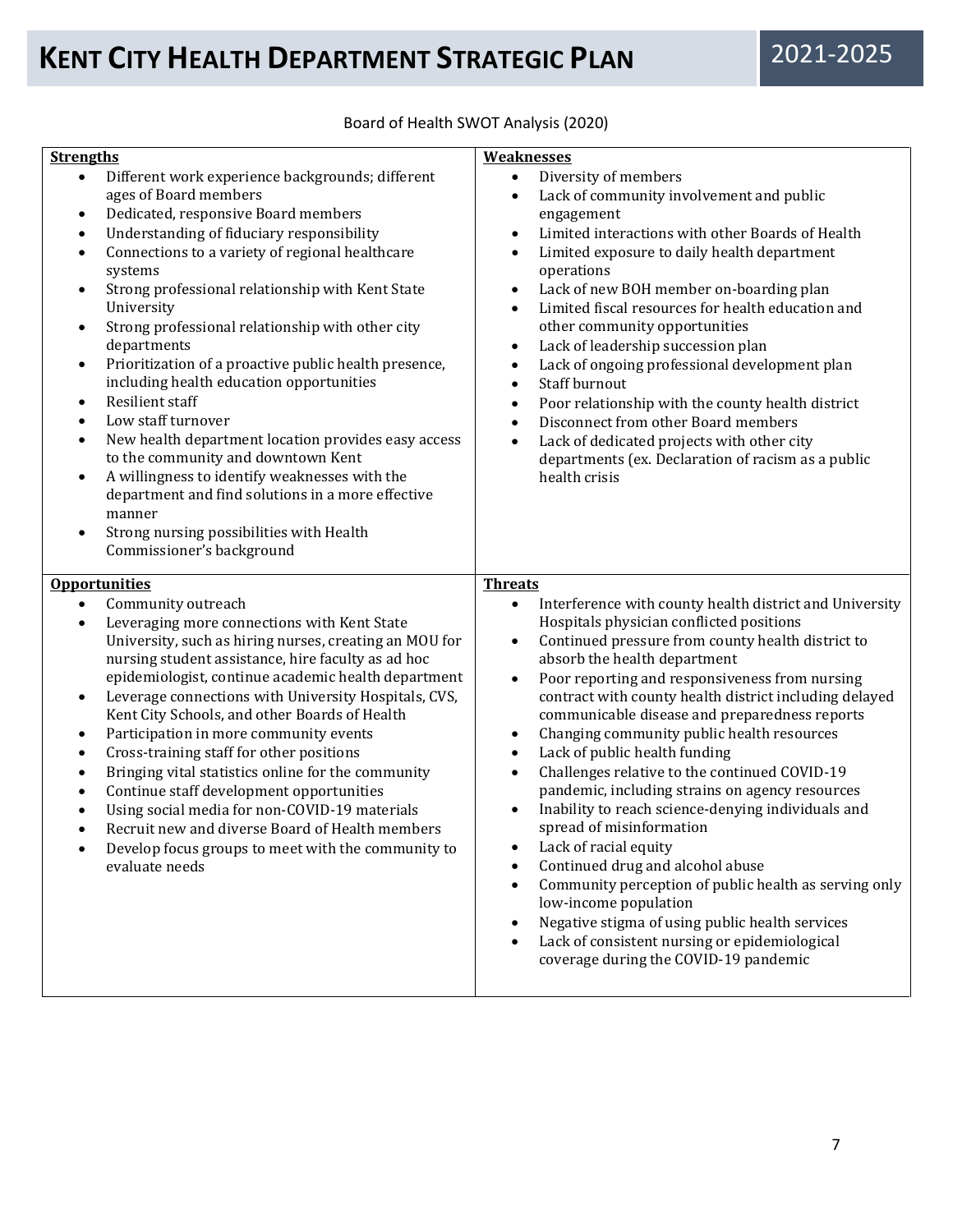### **Priorities, Goals, and Objectives**

| <b>STRATEGIC PRIORITY 1: OBTAIN AND MAINTAIN NATIONAL PUBLIC HEALTH ACCREDITATION</b>                                                                                                                                                                                                                                                                                                                                                                                                            |                                   |                                                                                                                                                                                                                                                                                                                                               |                 |                                                     |                                                              |
|--------------------------------------------------------------------------------------------------------------------------------------------------------------------------------------------------------------------------------------------------------------------------------------------------------------------------------------------------------------------------------------------------------------------------------------------------------------------------------------------------|-----------------------------------|-----------------------------------------------------------------------------------------------------------------------------------------------------------------------------------------------------------------------------------------------------------------------------------------------------------------------------------------------|-----------------|-----------------------------------------------------|--------------------------------------------------------------|
| <b>Goal 1.1: Complete PHAB Accreditation Process</b>                                                                                                                                                                                                                                                                                                                                                                                                                                             |                                   |                                                                                                                                                                                                                                                                                                                                               |                 |                                                     |                                                              |
| <b>Objectives</b>                                                                                                                                                                                                                                                                                                                                                                                                                                                                                | <b>Vision/Valu</b><br>e Alignment | <b>Action Steps and Strategies</b>                                                                                                                                                                                                                                                                                                            | <b>Timeline</b> | <b>Metric</b>                                       | Lead                                                         |
| Kent City Health Department<br>will obtain national public<br>health accreditation status<br>through the Public Health<br><b>Accreditation Board (PHAB)</b>                                                                                                                                                                                                                                                                                                                                      | 1,5,6                             | Upload required documentation into e-PHAB<br>$\bullet$<br>per ACAR requirements<br>Have KCHD staff and Board of Health assist<br>where pertinent<br>Breakdown components required to complete<br>$\bullet$<br>responses                                                                                                                       | Ongoing         | Accredited by<br><b>PHAB</b>                        | Accreditation<br>Coordinator<br>to lead                      |
| <b>PROGRAMS AND SERVICES</b>                                                                                                                                                                                                                                                                                                                                                                                                                                                                     |                                   | STRATEGIC PRIORITY 2: EVALUATE AND IMPROVE CURRENT PROGRAMS, EXPAND TO NEW AREAS, AND IMPROVE PUBLIC ACCESSIBILITY TO HEALTH DEPARTMENT                                                                                                                                                                                                       |                 |                                                     |                                                              |
| Kent City Health Department has a strong set of programs that have been bolstered by more consistent quality improvement and performance<br>management techniques. A Health Commissioner with a nursing background and an active Medical Director present the possibility of expanding<br>the current services. To tie together all of the programming efforts, KCHD will also increase public awareness of health department efforts to be a<br>consistent, trustworthy public health resource. |                                   |                                                                                                                                                                                                                                                                                                                                               |                 |                                                     |                                                              |
| <b>Goal 2.1: Develop Nursing Services</b>                                                                                                                                                                                                                                                                                                                                                                                                                                                        |                                   |                                                                                                                                                                                                                                                                                                                                               |                 |                                                     |                                                              |
| <b>Objectives</b>                                                                                                                                                                                                                                                                                                                                                                                                                                                                                | <b>Vision/Valu</b><br>e Alignment | <b>Action Steps and Strategies</b>                                                                                                                                                                                                                                                                                                            | <b>Timeline</b> | <b>Metric</b>                                       | Lead                                                         |
| Objective 2.1.1<br>Kent City Health Department<br>will optimize the delivery of<br>nursing services to maximize<br>health benefits for the Kent<br>community by providing<br>convenient, quality,<br>comprehensive care.                                                                                                                                                                                                                                                                         | 1,2,6                             | Establish a work group including KCHD<br>$\bullet$<br>leadership and outside consultant if needed<br>Identify scope of nursing services to be<br>$\bullet$<br>delivered including regulatory requirements,<br>billing, and revenue options<br>Explore potential partnerships and models of<br>$\bullet$<br>service delivery for optimal value | 2021            | Report out to<br>Board of<br>Health in Fall<br>2021 | Health<br>Commissioner<br>and Medical<br>Director to<br>lead |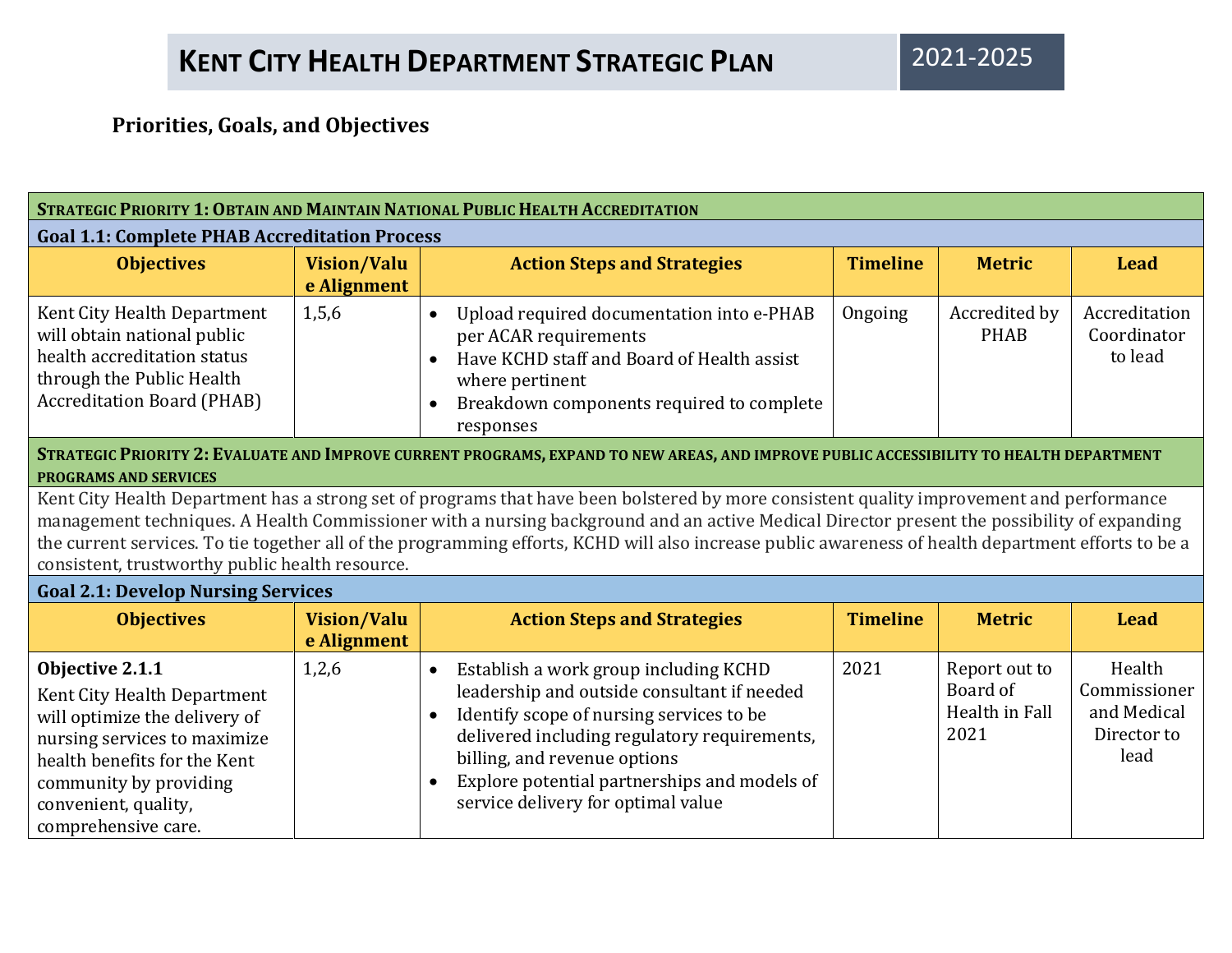|                                                                                                                                                                                                                                                                                                 |       | Evaluate the current nursing program,<br>$\bullet$<br>community needs, and identify areas for<br>improvement                                                                                                                                                                                                                                                                                                                                                                                                        | May-Jun.<br>2021                     |                                                                                          |                                                            |
|-------------------------------------------------------------------------------------------------------------------------------------------------------------------------------------------------------------------------------------------------------------------------------------------------|-------|---------------------------------------------------------------------------------------------------------------------------------------------------------------------------------------------------------------------------------------------------------------------------------------------------------------------------------------------------------------------------------------------------------------------------------------------------------------------------------------------------------------------|--------------------------------------|------------------------------------------------------------------------------------------|------------------------------------------------------------|
| <b>Goal 2.2: Develop Epidemiological Services</b>                                                                                                                                                                                                                                               |       |                                                                                                                                                                                                                                                                                                                                                                                                                                                                                                                     |                                      |                                                                                          |                                                            |
| Objective 2.1.2<br>Develop the epidemiology<br>program tot guide public<br>health service delivery for the<br>Kent community<br>KCHD will use epidemiological<br>assessment of communicable<br>and chronic disease in the<br>community to inform health<br>promotion and prevention<br>services | 1,2,6 | Establish a work group with KCHD leadership<br>$\bullet$<br>and outside experts as needed<br>Identify the scope of work, including data<br>sources, analysis, and reporting expectations<br>Explore potential partnerships with<br>$\bullet$<br>academic, public health, and/or health care<br>agencies<br>Evaluate the current epidemiology services to<br>$\bullet$<br>identify gaps in data<br>Assure alignment with Community Health<br>$\bullet$<br>Assessment and Community Health<br><b>Improvement Plan</b> | Mar-Apr.<br>2021<br>May-Jun.<br>2021 | Report out to<br>Board of<br>Health in Fall<br>2021                                      | Health<br>Commissioner<br>or Board of<br>Health to<br>Lead |
| <b>Goal 2.3: Transition Vital Statistics to an Online Platform</b>                                                                                                                                                                                                                              |       |                                                                                                                                                                                                                                                                                                                                                                                                                                                                                                                     |                                      |                                                                                          |                                                            |
| Objective 2.1.3<br>Vital statistics process will be<br>accessible for the community<br>online                                                                                                                                                                                                   | 1,2,4 | Establish a workgroup including KCHD staff<br>$\bullet$<br>and relevant city personnel<br>Establish project plan and timeline<br>$\bullet$<br>Select and pilot an online platform, including<br>$\bullet$<br>conducting internal testing and<br>troubleshooting<br>Focus on vital statistics as a revenue stream                                                                                                                                                                                                    | Feb. 2021                            | Percent of<br>vital statistics<br>work done<br>online<br>Evaluate<br>every six<br>months | Registrar to<br>lead                                       |
| <b>Goal 2.4: Increase Community Outreach</b>                                                                                                                                                                                                                                                    |       |                                                                                                                                                                                                                                                                                                                                                                                                                                                                                                                     |                                      |                                                                                          |                                                            |
| Objective 2.1.4<br>Leverage connections from<br>COVID-19 work to assure the<br>health department is                                                                                                                                                                                             | 1,4,6 | Identify key community organizations<br>$\bullet$<br>Establish regular contact/engagement with<br>$\bullet$<br>selected community organizations<br>Attend open community meetings                                                                                                                                                                                                                                                                                                                                   | Ongoing                              | Evaluate<br>social media<br>growth at the                                                | Health<br>Commissioner<br>to lead                          |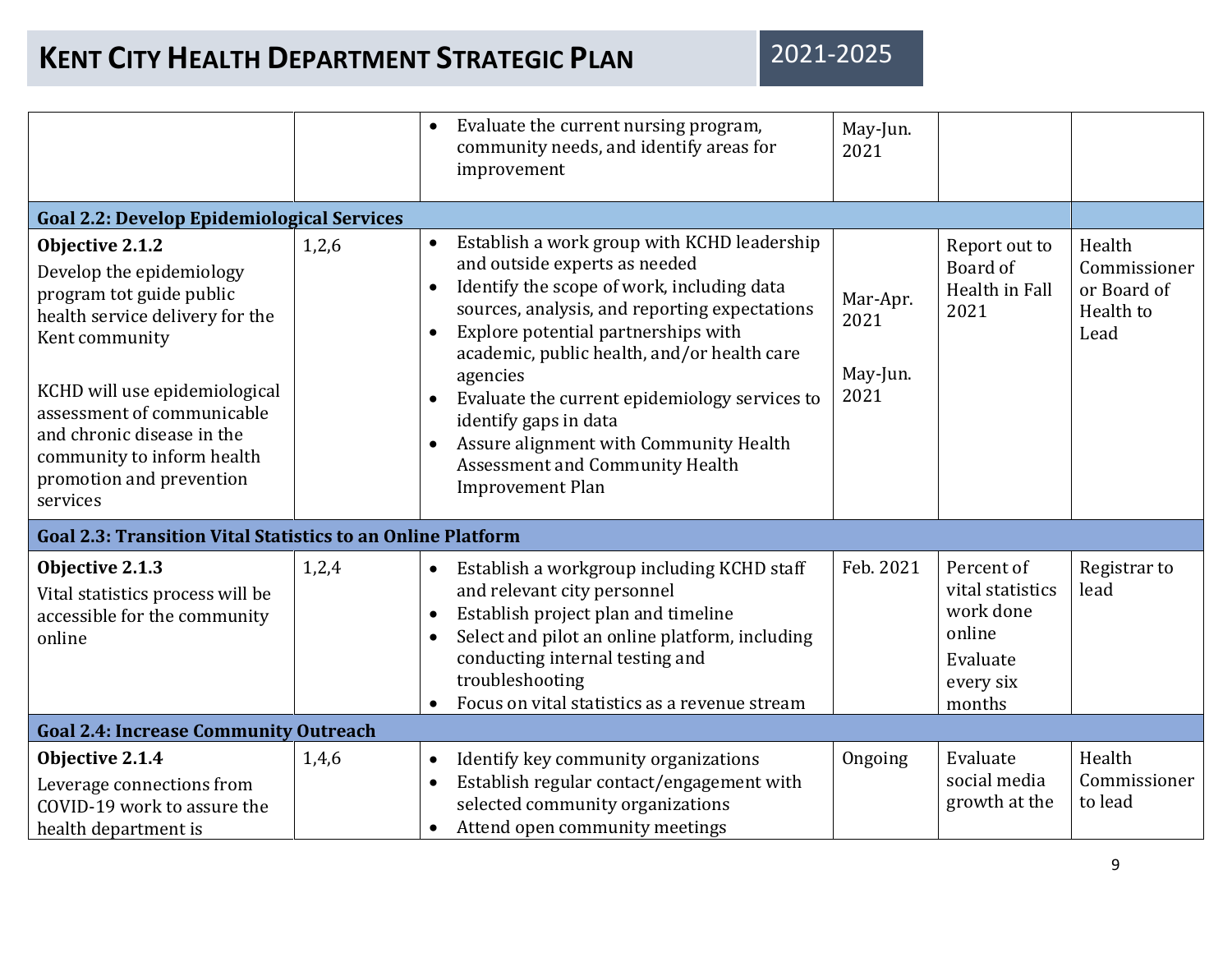| for community health<br>leadership and expertise                                                 |       | communications                                           |          | month<br>Attend one<br>open meeting                     |                                         |
|--------------------------------------------------------------------------------------------------|-------|----------------------------------------------------------|----------|---------------------------------------------------------|-----------------------------------------|
|                                                                                                  |       |                                                          |          | per month                                               |                                         |
| Objective 2.2.4<br>Continue tobacco compliance<br>checks and store audits per<br>city ordinances | 1,4,6 | Through the ODH Tobacco Control and<br>Prevention Grant, | Annually | Store audit<br>report and<br>compliance<br>check report | Accreditation<br>Coordinator<br>to lead |

**STRATEGIC PRIORITY 3: EXPAND WORKING RELATIONSHIPS AND ASSESS WORKPLACE CULTURE**

Assuring the Kent City Health Department is a respected, recognized source of information and a thoughtful partner is an important component to expanding department reach and improving communication. Public health works best when multiple organizations are working together to meet a common goal. Having a competent workforce and healthy office culture is also a critical component to department excellence.

| Goal 3.1: Expand and Strengthen Relationships with Other City and Health Departments                                                                                                                            |                    |                                                                                                                                                                                                                    |                 |                                                                                                 |                                                               |
|-----------------------------------------------------------------------------------------------------------------------------------------------------------------------------------------------------------------|--------------------|--------------------------------------------------------------------------------------------------------------------------------------------------------------------------------------------------------------------|-----------------|-------------------------------------------------------------------------------------------------|---------------------------------------------------------------|
| <b>Objectives</b>                                                                                                                                                                                               | <b>Vision/Valu</b> | <b>Action Steps and Strategies</b>                                                                                                                                                                                 | <b>Timeline</b> | <b>Metrics</b>                                                                                  | <b>Lead</b>                                                   |
|                                                                                                                                                                                                                 | e Alignment        |                                                                                                                                                                                                                    |                 |                                                                                                 |                                                               |
| Objective 3.1.1<br>KCHD will be an essential<br>partner and resource in<br>city/Portage county policy and<br>program decisions, brining a<br>health equity and Health in All<br>Policies approach to leadership | 1,3,4              | Identify key city and county departments<br>Establish regular contact/engagement with<br>selected departments<br>Attend open meetings<br>Include city/county departments in selected<br><b>KCHD</b> communications | Ongoing         | Attend one<br>open meeting<br>per month<br>with the<br>intent of<br>discussing<br>health equity | Health<br>Commissioner<br>to lead                             |
| <b>Goal 3.2: Implement an Assessment of Workplace Culture</b>                                                                                                                                                   |                    |                                                                                                                                                                                                                    |                 |                                                                                                 |                                                               |
| Objective 3.2.1<br>KCHD will explicitly prioritize<br>a culture of professional<br>excellence                                                                                                                   | 3,5                | Identify a workplace culture survey tool and<br>engage with an outside consultant if needed<br>Implement a survey of workplace culture                                                                             | 2022            | Qualitative<br>survey results<br>and<br>subsequent<br>actions based<br>on results               | Board of<br>Health and/or<br>outside<br>consultant to<br>lead |